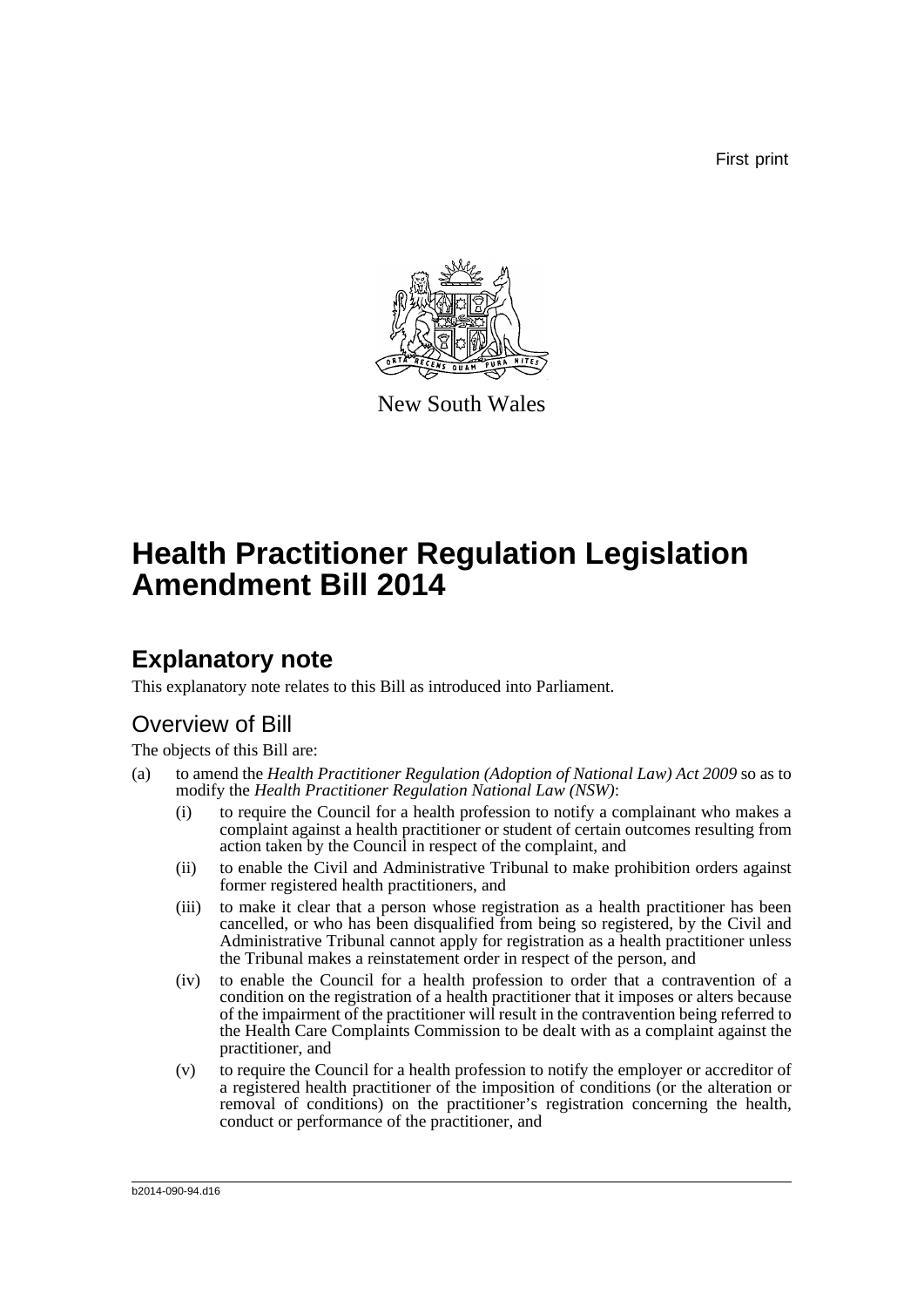- (vi) to make certain other amendments in the nature of statute law revision, and
- (b) to amend the *Health Services Act 1997* to permit public health organisations to share and exchange certain information about the appointments of health practitioners with licensees of private health facilities, and
- (c) to amend the *Private Health Facilities Act 2007* to permit licensees of private health facilities to share and exchange certain information about the appointments of health practitioners with other licensees of private health facilities and public health organisations.

## Outline of provisions

**Clause 1** sets out the name (also called the short title) of the proposed Act.

**Clause 2** provides for the commencement of the proposed Act.

### **Schedule 1 Amendment of Health Practitioner Regulation (Adoption of National Law) Act 2009 No 86**

### **Notification of outcomes for complaints**

**Schedule 1 [1]** requires the Council for a health profession to notify a complainant who makes a complaint against a health practitioner or student of outcomes resulting from action taken by the Council under section 145B (Courses of action available to Council on complaint [NSW]) of the *Health Practitioner Regulation National Law (NSW)* in respect of the complaint.

### **Prohibition orders against former registered health practitioners**

**Schedule 1 [3]** enables the Civil and Administrative Tribunal to make a prohibition order against a former registered health practitioner under section 149C of the *Health Practitioner Regulation National Law (NSW)* if the Tribunal would have made an order suspending or cancelling the practitioner's registration if he or she had been registered. A *prohibition order* is an order that prohibits a person from providing specified health services or imposes conditions on the provision of specified health services by a person.

#### **Registration of persons whose registration is cancelled or who have been disqualified from being registered**

**Schedule 1 [4]** makes it clear that a person whose registration as a health practitioner has been cancelled, or who has been disqualified from being so registered, by the Civil and Administrative Tribunal cannot apply for registration as a health practitioner unless the Tribunal makes a reinstatement order in respect of the person. The amendment seeks to remove uncertainty arising from observations made by the Court of Appeal in *Health Care Complaints Commission v Do* [2014] NSWCA 307 at [45]–[48]. **Schedule 1 [7]** provides for savings and transitional matters in connection with this amendment.

### **Critical impairment conditions**

**Schedule 1 [5]** enables the Council for a health profession to order that a contravention of a condition on the registration of a health practitioner that it imposes or alters because of the impairment of the practitioner will result in the contravention being referred to the Health Care Complaints Commission to be dealt with as a complaint against the practitioner. These kinds of conditions will be known as *critical impairment conditions*.

### **Notification of employers and accreditors of conditions imposed on registered health practitioners**

**Schedule 1 [6]** requires the Council for a health profession to notify the employer and accreditors of a registered health practitioner of the imposition of conditions (or the alteration or removal of conditions) on the practitioner's registration concerning the health, conduct or performance of the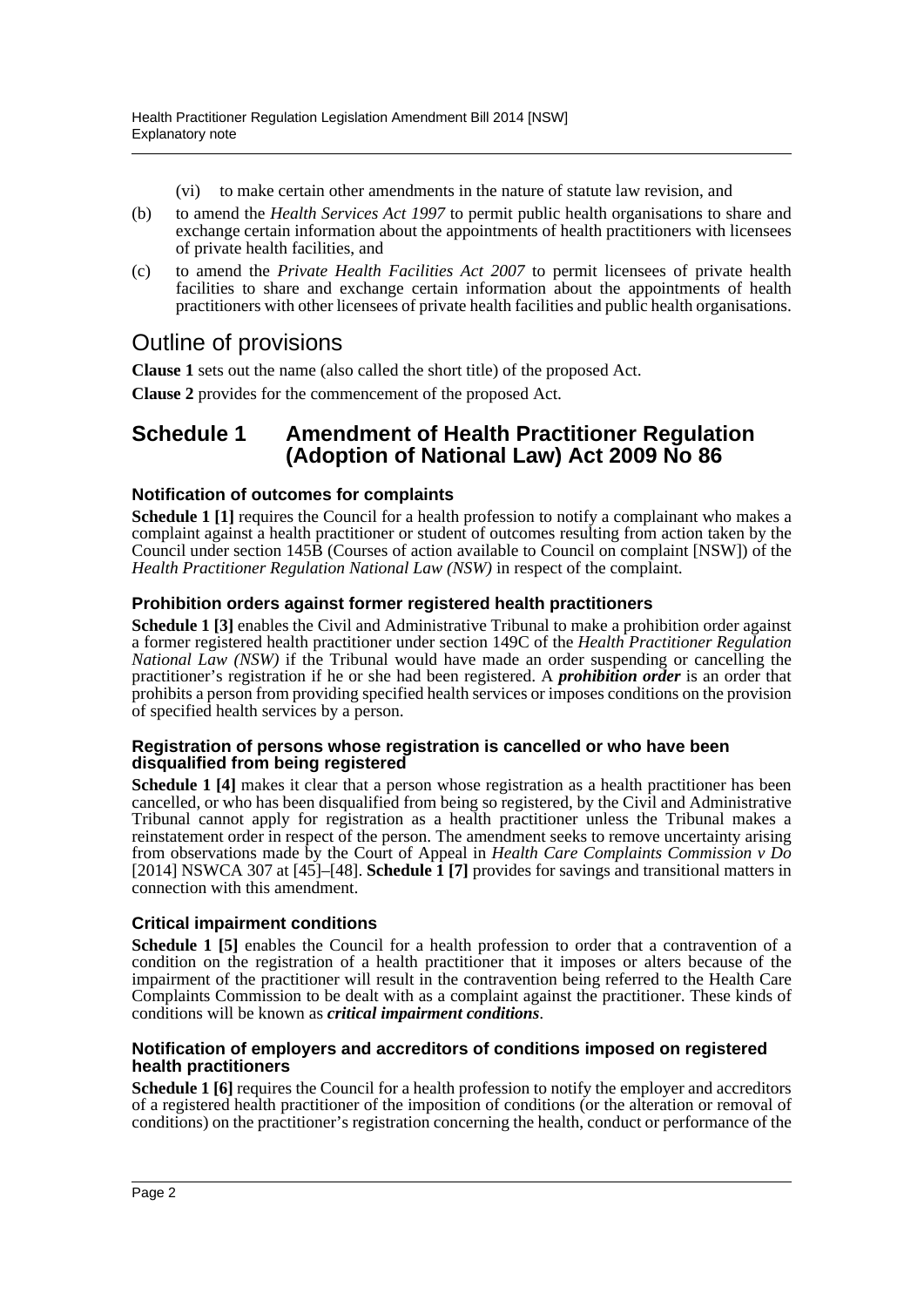practitioner. It also permits a Council to notify subsequent employers or accreditors of the practitioner.

If information is disclosed in a notice to an employer or accreditor about a registered health practitioner's impairment, the employer or accreditor will be under a duty to ensure that the nominated or agreed information recipient discloses or uses information about the impairment only for the purpose of:

- (a) the supervision or oversight of the practitioner during the course of the practitioner's work, or
- (b) ensuring the safety of patients at premises used by the practitioner during the course of the practitioner's work.

A failure to comply with this duty will be an offence.

### **Statute law revision amendments**

**Schedule 1 [2]** corrects an incorrect cross-reference.

**Schedule 1 [8]** ensures that, in calculating the maximum consecutive terms of office that a member of a Council for a health profession may serve, a period in office resulting from the operation of a certain transitional provision is not counted.

## **Schedule 2 Amendment of other Acts**

**Schedule 2.1** amends the *Health Services Act 1997* to enable a public health organisation to share or exchange appointment information about a health practitioner with a private health facility licensee if the public health organisation:

- (a) reasonably believes that the health practitioner practises at the private health facility, and
- (b) reasonably considers that the disclosure of that information to the licensee is necessary because it raises serious concerns about the safety of patients.

Information is *appointment information* about a health practitioner if:

- (a) the health practitioner practises (or formerly practised) at a hospital or other health institution of the public health organisation (whether under a service contract or otherwise), and
- (b) the information relates to the variation, suspension or termination by the public health organisation of clinical privileges of the health practitioner.

**Schedule 2.2** amends the *Private Health Facilities Act 2007* to enable a licensee of a private health facility to share or exchange appointment information about a health practitioner with another licensee or a public health organisation if the licensee:

- (a) reasonably believes that the health practitioner practises at the private health facility of the other licensee or at a hospital or health institution of the public health organisation, and
- (b) reasonably considers that the disclosure of that information to the other licensee or the public health organisation is necessary because it raises serious concerns about the safety of patients.

*Appointment information* about a health practitioner is defined in a manner consistent with the comparable provision to be inserted in the *Health Services Act 1997* by the proposed Act.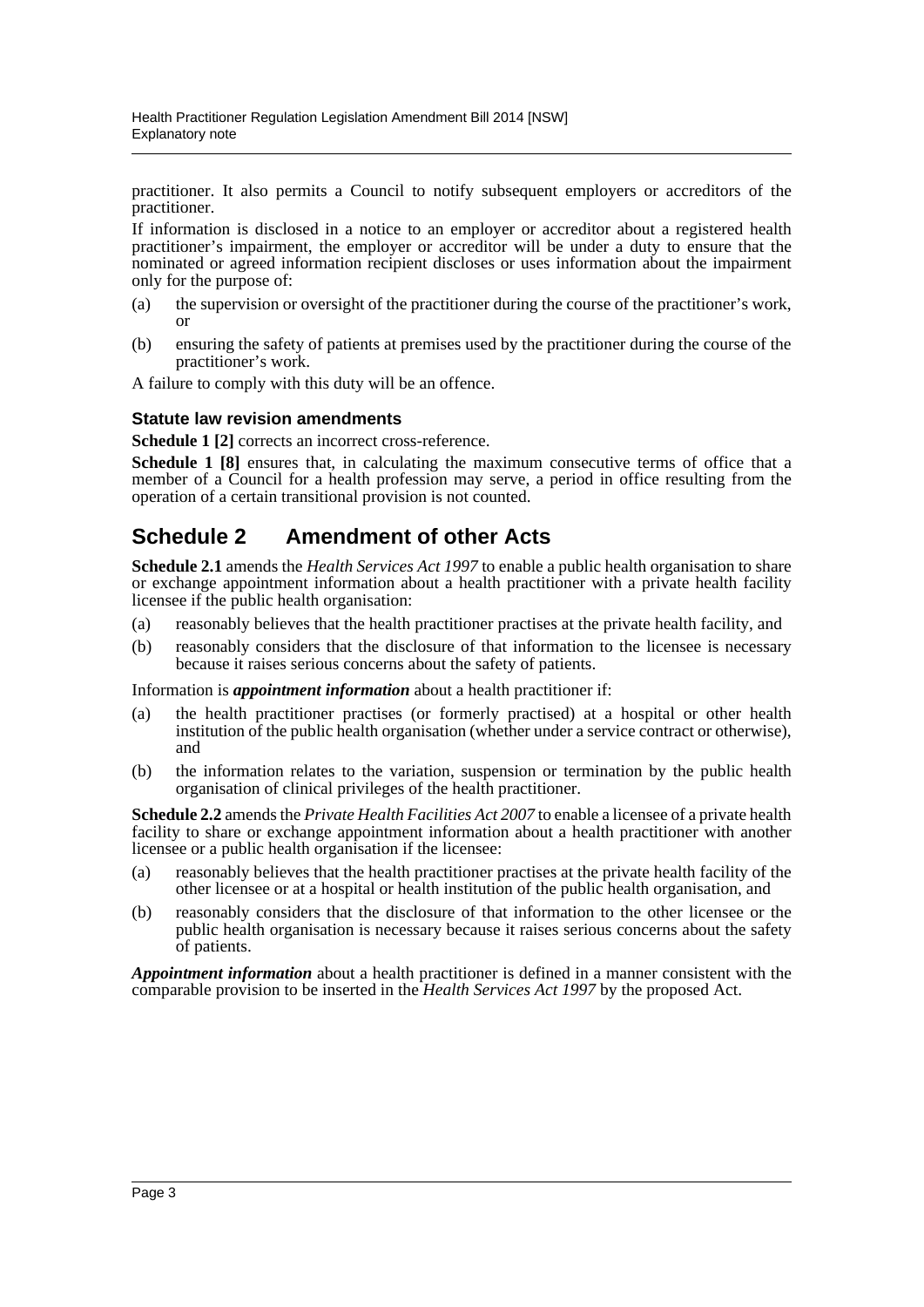First print

Page



New South Wales

# **Health Practitioner Regulation Legislation Amendment Bill 2014**

## **Contents**

|            | Name of Act                                                                              | 2 |
|------------|------------------------------------------------------------------------------------------|---|
|            | Commencement                                                                             | 2 |
| Schedule 1 | Amendment of Health Practitioner Regulation (Adoption of National<br>Law) Act 2009 No 86 | 3 |
| Schedule 2 | Amendment of other Acts                                                                  |   |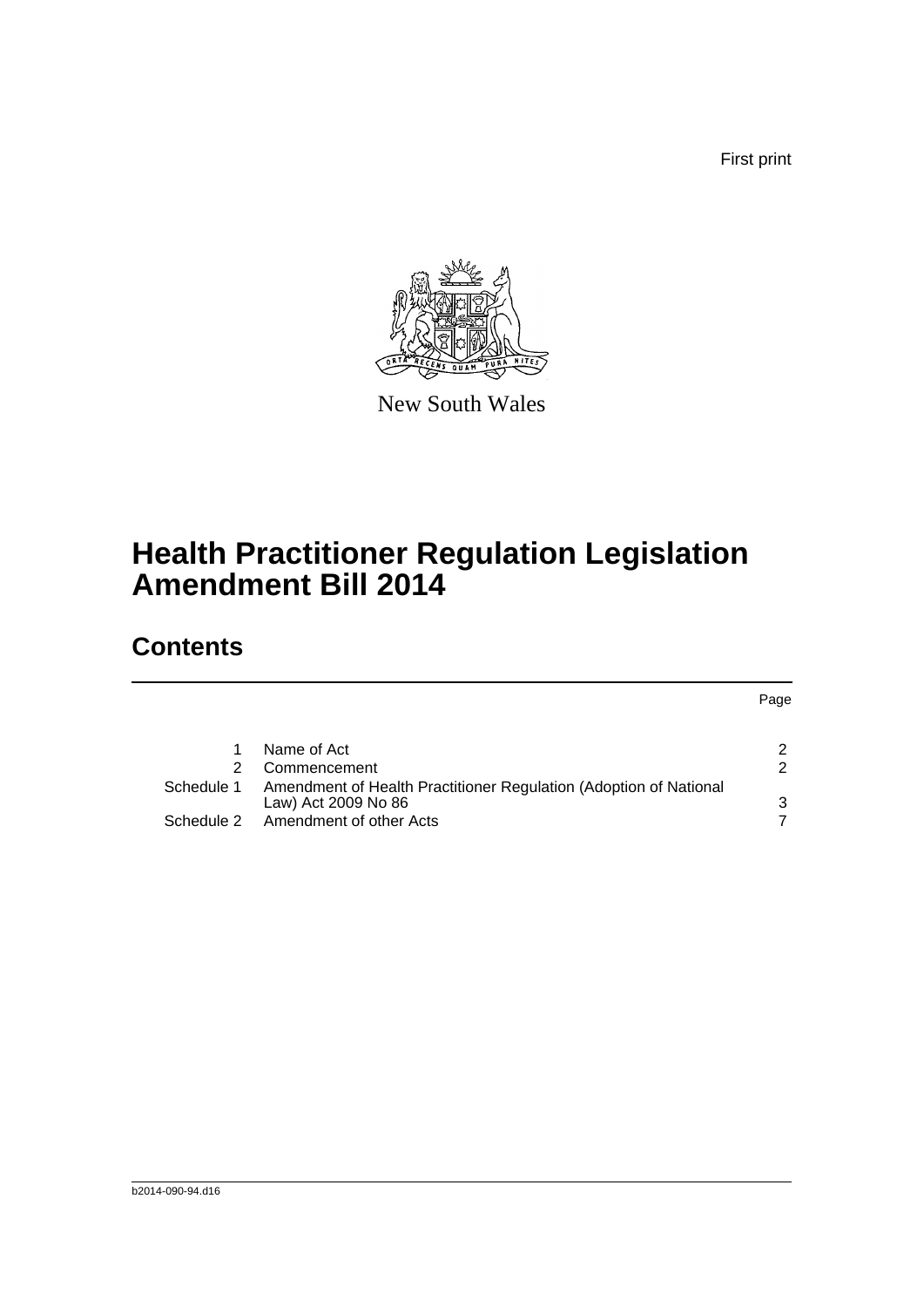

New South Wales

# **Health Practitioner Regulation Legislation Amendment Bill 2014**

No , 2014

### **A Bill for**

An Act to make miscellaneous amendments to various Acts that relate to health practitioners.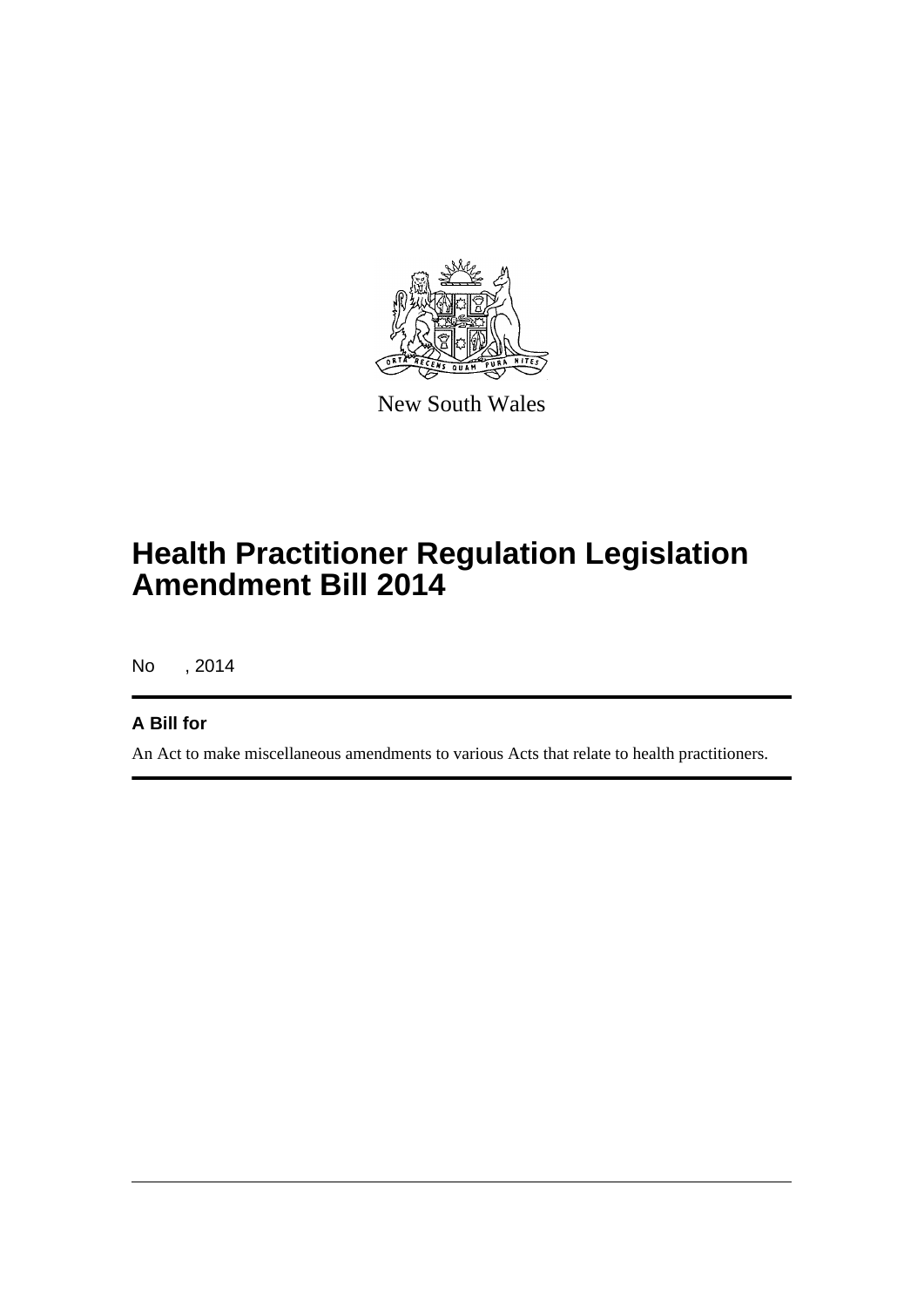Health Practitioner Regulation Legislation Amendment Bill 2014 [NSW]

<span id="page-5-1"></span><span id="page-5-0"></span>

|                     | The Legislature of New South Wales enacts:                                                                    |        |
|---------------------|---------------------------------------------------------------------------------------------------------------|--------|
| Name of Act         |                                                                                                               |        |
|                     | This Act is the <i>Health Practitioner Regulation Legislation Amendment Act 2014</i> .                        | 3      |
| <b>Commencement</b> |                                                                                                               |        |
| (1)                 | This Act commences on a day or days to be appointed by proclamation, except as<br>provided by subsection (2). | 5<br>6 |
| (2)                 | Schedule 1 [4] and [7] commence on the date of assent to this Act.                                            |        |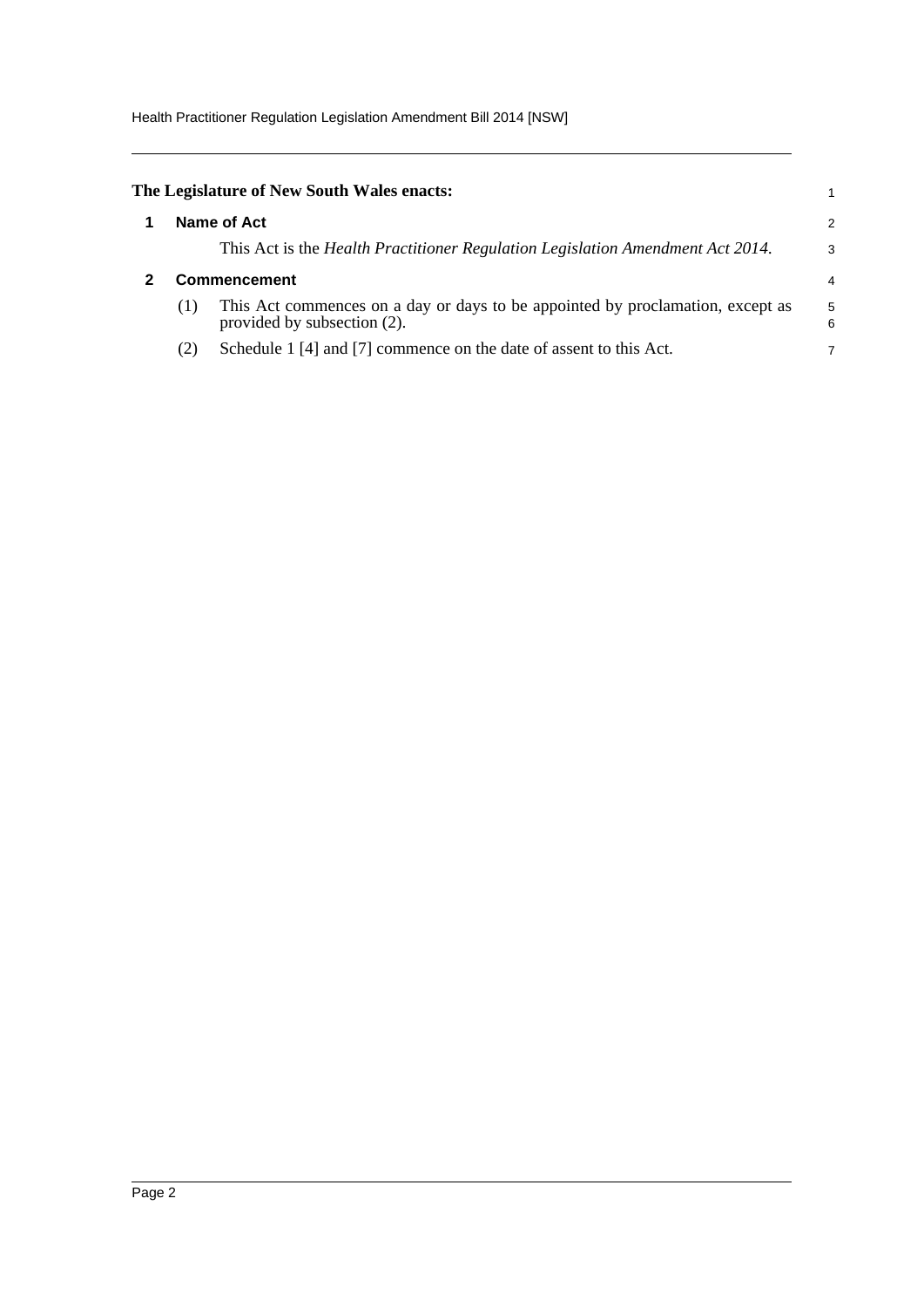# <span id="page-6-0"></span>**Schedule 1 Amendment of Health Practitioner Regulation (Adoption of National Law) Act 2009 No 86**

# **[1] Schedule 1 Modification of Health Practitioner Regulation National Law**

Insert after section 145B in Schedule 1 [15]:

### **145BA Notification of outcomes of complaints to complainants [NSW]**

- (1) This section applies to a Council for a health profession with respect to any of the following outcomes (a *notifiable outcome*) concerning complaints against health practitioners or students—
	- (a) if the Council deals with a complaint by inquiry at a meeting of the Council under section 145B (1) (e)—the result of the inquiry;

1  $\mathcal{L}$ 

> 3 4

16 17

20 21

29 30

31 32

37 38

39

- (b) if the Council refers a health practitioner (or a matter concerning the practitioner's health or professional performance) for assessment under section 145B (1) (f)—any action resulting from the assessment (including the imposition of conditions on the health practitioner's registration); 11 12 13 14 15
- (c) a decision of the Council to take action under section 145B (1) (g), (h), (i) or (j) in respect of a complaint.
- (2) The Council must give the complainant notice in writing of a notifiable outcome within 30 days after the outcome. 18 19
- (3) The Council may include such other information in the notice in addition to indicating the outcome as it considers appropriate.
- (4) However, the Council must not disclose confidential information in a notice unless it considers that the public interest in disclosing the information outweighs the public interest in protecting the confidentiality of the information and the privacy of any person to whom it relates. 22 23 24 25
- (5) For avoidance of doubt, section 145B (3) does not affect the obligation of a Council under this section to give notice of a notifiable outcome of the kind referred to in subsection (1) (b). 26 27 28

### **[2] Schedule 1 [15], section 146E (2)**

Omit "or a Committee by this Subdivision". Insert instead "by Subdivision 6".

### **[3] Schedule 1 [15], section 149C (5A)**

Insert after section 149C (5):

(5A) The power of the Tribunal to make a prohibition order under subsection (5) extends to a person who is no longer registered if the Tribunal decides under subsection (4) that it would have suspended or cancelled the person's registration if the person were still registered. 33 34 35 36

### **[4] Schedule 1 [15], section 149E**

Insert after section 149D:

#### **149E Effect of cancellation and disqualification decisions of Tribunal [NSW]**

(1) Despite any other provision of this Law, each of the following persons cannot make an application for registration as a health practitioner unless the Tribunal has made a reinstatement order under section 163B with respect to the person— 40 41 42 43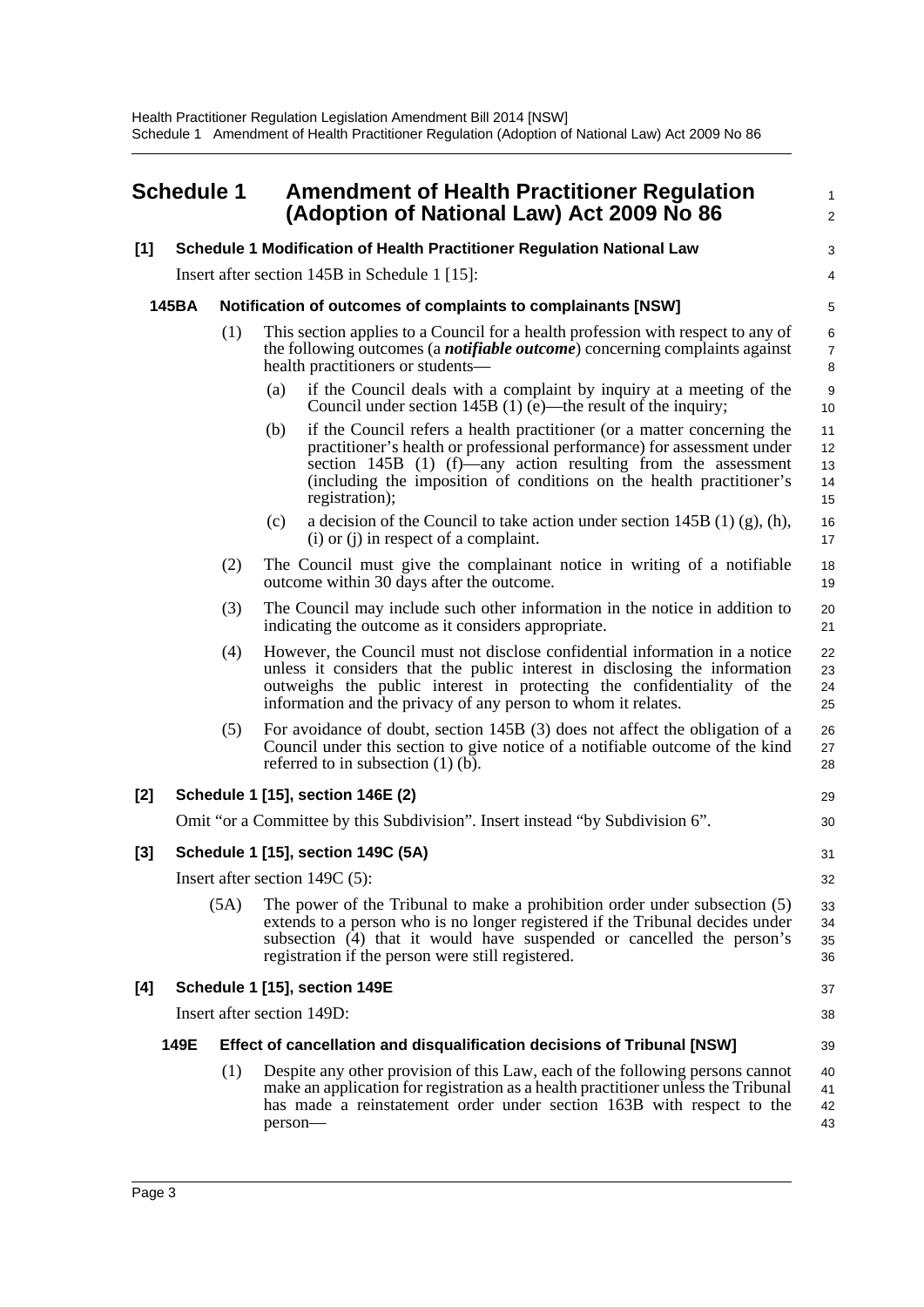|              |     | a person whose registration as such a health practitioner has been<br>(a)<br>cancelled by the Tribunal under this Law;                                                                                                                                                                                                                                                                                                                                                                                                                                                                                                                                                                                                               | $\mathbf{1}$<br>$\overline{c}$                     |
|--------------|-----|--------------------------------------------------------------------------------------------------------------------------------------------------------------------------------------------------------------------------------------------------------------------------------------------------------------------------------------------------------------------------------------------------------------------------------------------------------------------------------------------------------------------------------------------------------------------------------------------------------------------------------------------------------------------------------------------------------------------------------------|----------------------------------------------------|
|              |     | a person who has been disqualified from being registered as such a<br>(b)<br>health practitioner by the Tribunal under this Law.                                                                                                                                                                                                                                                                                                                                                                                                                                                                                                                                                                                                     | 3<br>4                                             |
|              | (2) | Subsection (1) and Division 8 continue to apply in respect of a disqualified<br>person and the disqualification order even if the period of disqualification has<br>expired or specified conditions for the cessation of the disqualification have<br>been complied with.                                                                                                                                                                                                                                                                                                                                                                                                                                                            | $\mathbf 5$<br>$\,6\,$<br>$\overline{7}$<br>8      |
| [5]          |     | Schedule 1 [15], section 150FA                                                                                                                                                                                                                                                                                                                                                                                                                                                                                                                                                                                                                                                                                                       | 9                                                  |
|              |     | Insert after section 150F:                                                                                                                                                                                                                                                                                                                                                                                                                                                                                                                                                                                                                                                                                                           | 10                                                 |
| <b>150FA</b> |     | <b>Critical impairment conditions [NSW]</b>                                                                                                                                                                                                                                                                                                                                                                                                                                                                                                                                                                                                                                                                                          | 11                                                 |
|              | (1) | This section applies if a Council imposes or alters a condition under this Law<br>on the registration of a health practitioner because of the impairment of the<br>practitioner.                                                                                                                                                                                                                                                                                                                                                                                                                                                                                                                                                     | 12<br>13<br>14                                     |
|              |     | Note. In relation to the alteration of conditions-see, for example, section 152K.                                                                                                                                                                                                                                                                                                                                                                                                                                                                                                                                                                                                                                                    | 15                                                 |
|              | (2) | The Council may order that a contravention of a condition on the registration<br>of a health practitioner that it imposes or alters because of the impairment of<br>the practitioner will result in the contravention being referred to the<br>Commission to be dealt with as a complaint against the practitioner. Any such<br>condition is then a <i>critical impairment condition</i> .                                                                                                                                                                                                                                                                                                                                           | 16<br>17<br>18<br>19<br>20                         |
|              | (3) | If a Council for a health profession is satisfied a health practitioner registered<br>in the profession has contravened a critical impairment condition-                                                                                                                                                                                                                                                                                                                                                                                                                                                                                                                                                                             | 21<br>22                                           |
|              |     | the Council must refer the matter to the Commission; and<br>(a)                                                                                                                                                                                                                                                                                                                                                                                                                                                                                                                                                                                                                                                                      | 23                                                 |
|              |     | the matter may be dealt with by the Commission as a complaint made<br>(b)<br>to the Commission against the practitioner.                                                                                                                                                                                                                                                                                                                                                                                                                                                                                                                                                                                                             | 24<br>25                                           |
|              | (4) | If the Commission decides to deal with the matter as a complaint, the<br>Commission must investigate the complaint or cause it to be investigated and,<br>as soon as practicable after the investigation is completed, consult with the<br>Council about how the matter is to be dealt with, including, for example, by<br>referring the complaint to the Tribunal or a Committee for the health<br>profession in which the health practitioner is registered.<br>Note. See section 145D which provides that both a Council and the Commission have<br>a duty to refer a complaint to the Tribunal if, at any time, either of them is of the opinion<br>the complaint, if substantiated, would provide grounds for the suspension or | 26<br>27<br>28<br>29<br>30<br>31<br>32<br>33<br>34 |
|              |     | cancellation of the health practitioner's or student's registration.                                                                                                                                                                                                                                                                                                                                                                                                                                                                                                                                                                                                                                                                 | 35                                                 |
|              | (5) | This section has effect despite anything to the contrary in this Law.                                                                                                                                                                                                                                                                                                                                                                                                                                                                                                                                                                                                                                                                | 36                                                 |
| [6]          |     | Schedule 1 [15], section 176BA                                                                                                                                                                                                                                                                                                                                                                                                                                                                                                                                                                                                                                                                                                       | 37                                                 |
|              |     | Insert after section 176B:                                                                                                                                                                                                                                                                                                                                                                                                                                                                                                                                                                                                                                                                                                           | 38                                                 |
| 176BA        |     | Council to notify employers and accreditors about conditions concerning<br>health, conduct or performance of health practitioners [NSW]                                                                                                                                                                                                                                                                                                                                                                                                                                                                                                                                                                                              | 39<br>40                                           |
|              | (1) | This section applies if a Council makes any of the following decisions (a<br><i>condition decision</i> ) with respect to a registered health practitioner under this<br>$Law-$                                                                                                                                                                                                                                                                                                                                                                                                                                                                                                                                                       | 41<br>42<br>43                                     |
|              |     | to impose conditions on the practitioner's registration concerning the<br>(a)<br>health, conduct or performance of the practitioner;                                                                                                                                                                                                                                                                                                                                                                                                                                                                                                                                                                                                 | 44<br>45                                           |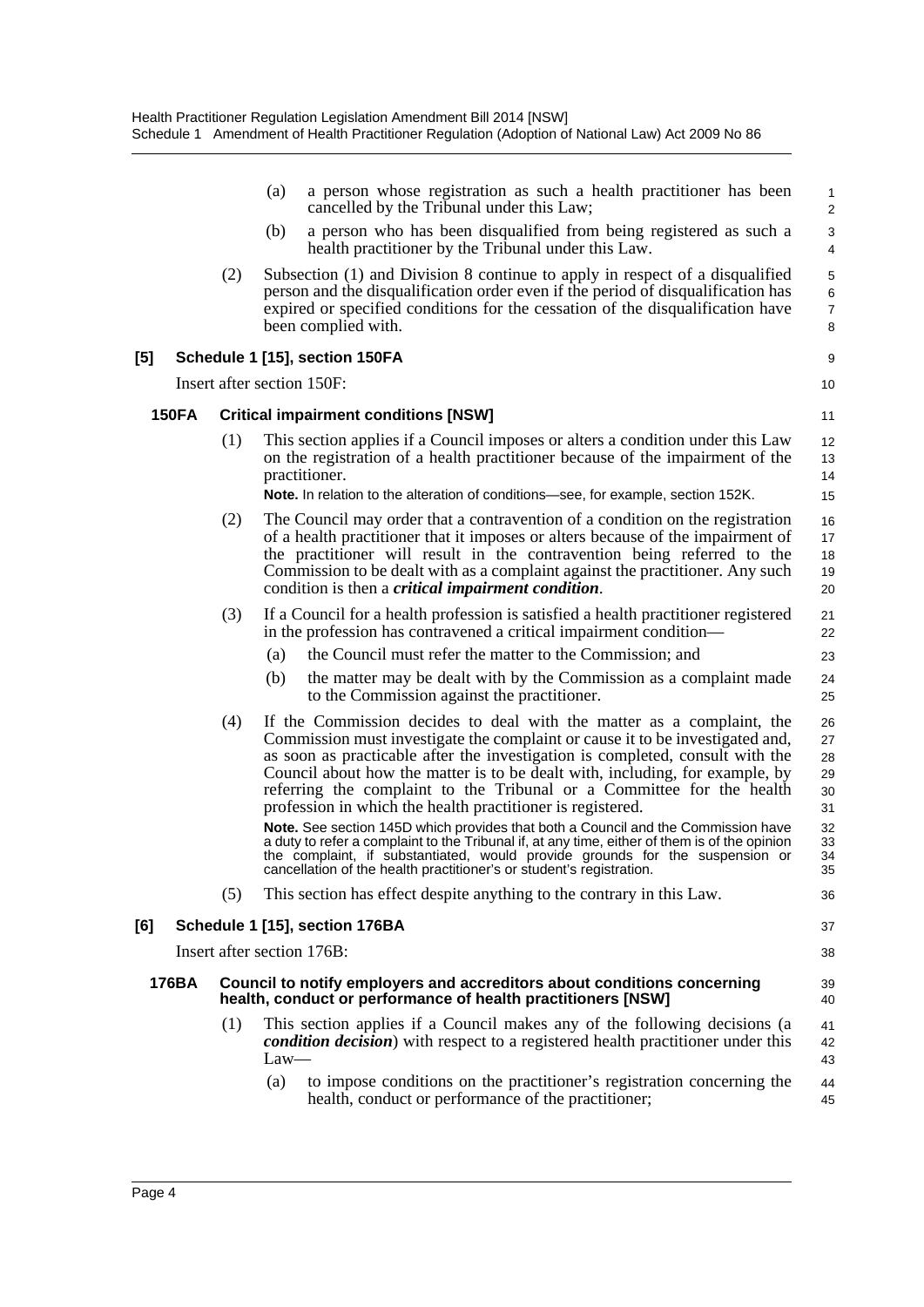|     | (b)                                                                                                                                                                                                                                                                                                                                                                                                                                                           | to alter or remove conditions that the Council has imposed on the<br>practitioner's<br>registration<br>concerning<br>the<br>health,<br>conduct<br><sub>or</sub><br>performance of the practitioner.                                                                                                                                                          | 1<br>$\overline{\mathbf{c}}$<br>3 |  |
|-----|---------------------------------------------------------------------------------------------------------------------------------------------------------------------------------------------------------------------------------------------------------------------------------------------------------------------------------------------------------------------------------------------------------------------------------------------------------------|--------------------------------------------------------------------------------------------------------------------------------------------------------------------------------------------------------------------------------------------------------------------------------------------------------------------------------------------------------------|-----------------------------------|--|
| (2) | The Council must, as soon as practicable after it makes a condition decision<br>with respect to a registered health practitioner, give written notice of the<br>decision to each employer or accreditor of the practitioner.                                                                                                                                                                                                                                  |                                                                                                                                                                                                                                                                                                                                                              |                                   |  |
| (3) | The Council may also, if it considers it appropriate, give written notice of a<br>condition decision with respect to a registered health practitioner to an entity<br>that becomes the practitioner's employer or accreditor after the decision is<br>made.                                                                                                                                                                                                   |                                                                                                                                                                                                                                                                                                                                                              |                                   |  |
| (4) | The notice must include the details of the conditions that have been imposed<br>or removed or the alterations that have been made to conditions that have been<br>imposed.                                                                                                                                                                                                                                                                                    |                                                                                                                                                                                                                                                                                                                                                              |                                   |  |
| (5) |                                                                                                                                                                                                                                                                                                                                                                                                                                                               | If the notice given by the Council is about a condition that is imposed, altered<br>or removed because of an impairment of the registered health practitioner, the<br>practitioner's employer or accreditor must ensure that the nominated or agreed<br>information recipient discloses or uses information about the impairment only<br>for the purpose of— | 14<br>15<br>16<br>17<br>18        |  |
|     | (a)                                                                                                                                                                                                                                                                                                                                                                                                                                                           | the supervision or oversight of the practitioner during the course of the<br>practitioner's work for the employer or accreditor; or                                                                                                                                                                                                                          | 19<br>20                          |  |
|     | (b)                                                                                                                                                                                                                                                                                                                                                                                                                                                           | ensuring the safety of patients at premises used by the practitioner<br>during the course of the practitioner's work for the employer or<br>accreditor.                                                                                                                                                                                                      | 21<br>22<br>23                    |  |
|     |                                                                                                                                                                                                                                                                                                                                                                                                                                                               | Maximum penalty (subsection $(5)$ )—                                                                                                                                                                                                                                                                                                                         | 24                                |  |
|     | (a)                                                                                                                                                                                                                                                                                                                                                                                                                                                           | in the case of an individual—20 penalty units; or                                                                                                                                                                                                                                                                                                            | 25                                |  |
|     | (b)                                                                                                                                                                                                                                                                                                                                                                                                                                                           | in the case of a body corporate—50 penalty units.                                                                                                                                                                                                                                                                                                            | 26                                |  |
| (6) |                                                                                                                                                                                                                                                                                                                                                                                                                                                               | An employer or accreditor of a registered health practitioner may nominate<br>another person to be the nominated information recipient for the purposes of<br>subsection $(5)$ , but only if the person is—                                                                                                                                                  | 27<br>28<br>29                    |  |
|     | (a)                                                                                                                                                                                                                                                                                                                                                                                                                                                           | involved in the supervision or oversight of registered health<br>practitioners of the kind concerned during the course of their work; or                                                                                                                                                                                                                     | 30<br>31                          |  |
|     | (b)                                                                                                                                                                                                                                                                                                                                                                                                                                                           | responsible for ensuring the safety of patients at premises used by<br>registered health practitioners of the kind concerned during the course<br>of their work.                                                                                                                                                                                             | 32<br>33<br>34                    |  |
| (7) | If an employer or accreditor has not nominated a person to be the nominated<br>information recipient for the purposes of subsection (5), the Council may, after<br>consulting the employer or accreditor (and, if it considers it appropriate, the<br>registered health practitioner concerned), provide information about the<br>impairment to an agreed information recipient who is a person of a kind<br>referred to in subsection $(6)$ $(a)$ or $(b)$ . |                                                                                                                                                                                                                                                                                                                                                              |                                   |  |
| (8) | In this section—                                                                                                                                                                                                                                                                                                                                                                                                                                              |                                                                                                                                                                                                                                                                                                                                                              |                                   |  |
|     | <i>accreditor</i> , in relation to a registered health practitioner, means a licensee for<br>a private health facility under the Private Health Facilities Act 2007 that has<br>accredited the health practitioner to provide services at the facility.                                                                                                                                                                                                       |                                                                                                                                                                                                                                                                                                                                                              |                                   |  |
|     | <i>employer</i> , in relation to a registered health practitioner, means an entity that<br>$has-$                                                                                                                                                                                                                                                                                                                                                             |                                                                                                                                                                                                                                                                                                                                                              |                                   |  |
|     | (a)                                                                                                                                                                                                                                                                                                                                                                                                                                                           | employed the health practitioner or other person under a contract of<br>employment to provide services to or for the entity; or                                                                                                                                                                                                                              | 47<br>48                          |  |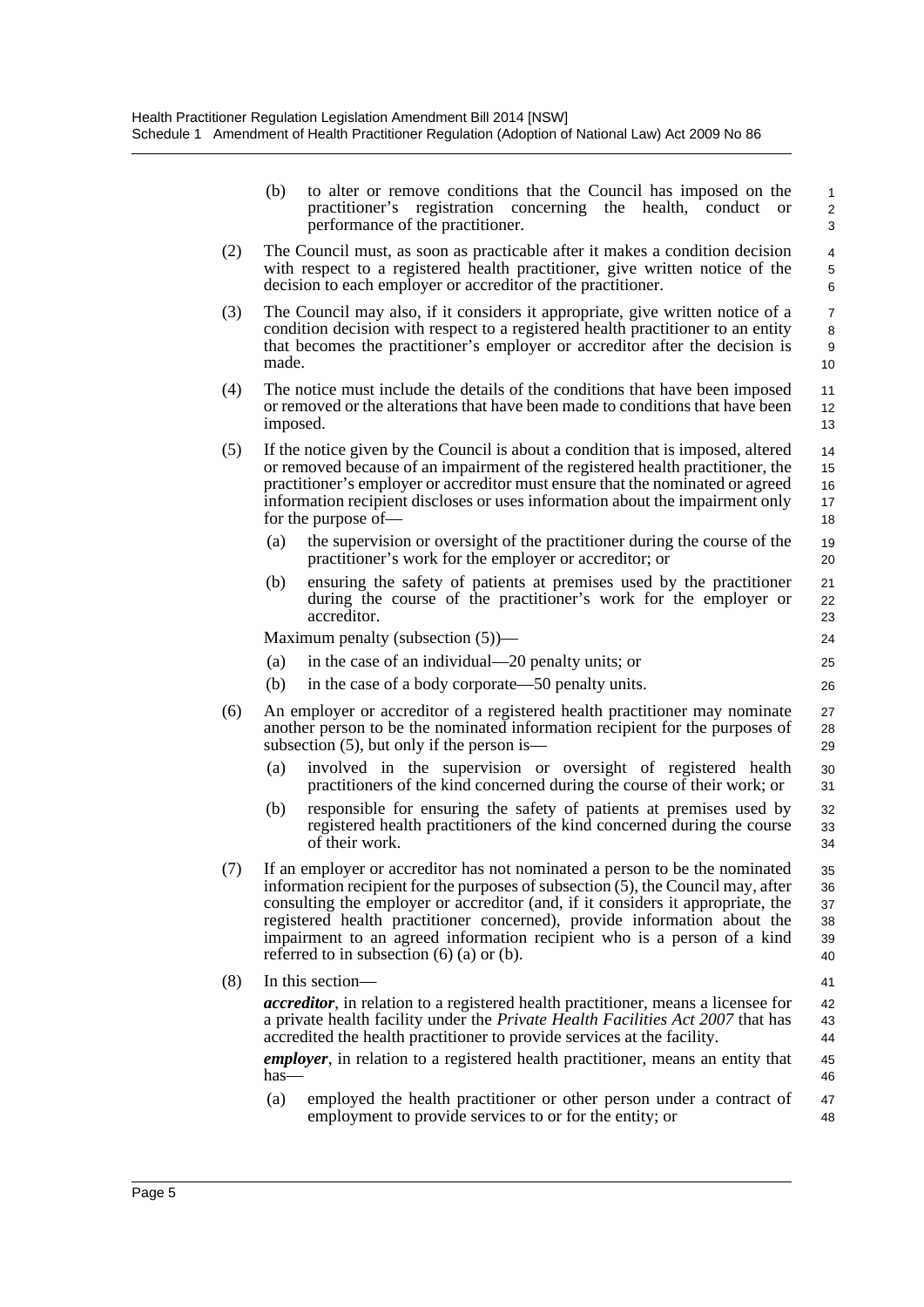|     |             | (b) | appointed or engaged the health practitioner or other person under any<br>other kind of contract or agreement to provide services to or for the<br>entity.                                                                                                                                                                                                                                                                                                                                                                                                                          | 1<br>$\begin{array}{c} 2 \\ 3 \end{array}$ |
|-----|-------------|-----|-------------------------------------------------------------------------------------------------------------------------------------------------------------------------------------------------------------------------------------------------------------------------------------------------------------------------------------------------------------------------------------------------------------------------------------------------------------------------------------------------------------------------------------------------------------------------------------|--------------------------------------------|
| [7] |             |     | Schedule 1 [25], Schedule 5A                                                                                                                                                                                                                                                                                                                                                                                                                                                                                                                                                        | $\overline{4}$                             |
|     |             |     | Insert at the end of the Schedule with appropriate Part and clause numbering:                                                                                                                                                                                                                                                                                                                                                                                                                                                                                                       | 5                                          |
|     | <b>Part</b> |     | <b>Provision consequent on enactment of Health</b><br><b>Practitioner Regulation Legislation Amendment</b><br><b>Act 2014</b>                                                                                                                                                                                                                                                                                                                                                                                                                                                       | 6<br>$\overline{7}$<br>8                   |
|     |             |     | Application of amendment concerning requirement for reinstatement order<br>before registration                                                                                                                                                                                                                                                                                                                                                                                                                                                                                      | 9<br>10                                    |
|     | (1)         |     | Without limiting section 287, section 149E, as inserted by the <i>Health</i><br>Practitioner Regulation Legislation Amendment Act 2014, extends to persons<br>whose registrations as health practitioners were cancelled, or who were<br>disqualified from being registered as health practitioners, by the Tribunal (or<br>a predecessor of the Tribunal) before the commencement of section 149E.                                                                                                                                                                                 | 11<br>12<br>13<br>14<br>15                 |
|     |             |     | Note. Section 287 makes provision for cancellations of registration and<br>disqualifications from registration made under corresponding prior Acts to continue to<br>have effect under this Law as if they were decisions made by the responsible tribunal<br>under this Law. As a result, subclause (1) includes such cancellations and<br>disqualifications as well as cancellations and disqualifications under this Law. The<br>subclause also extends to decisions made by the former health practitioner tribunals<br>before their abolition and replacement by the Tribunal. | 16<br>17<br>18<br>19<br>20<br>21<br>22     |
|     | (2)         |     | However, subclause (1) does not affect any application for registration that<br>was made and granted before the commencement of section 149E.                                                                                                                                                                                                                                                                                                                                                                                                                                       | 23<br>24                                   |
|     |             |     |                                                                                                                                                                                                                                                                                                                                                                                                                                                                                                                                                                                     |                                            |

### **[8] Schedule 1 [25], Schedule 5C**

Insert "(excluding any period served because of the operation of clause 8 (2) (a) of Schedule 5A)" after "9 years" in clause 12 (2). 26 27

25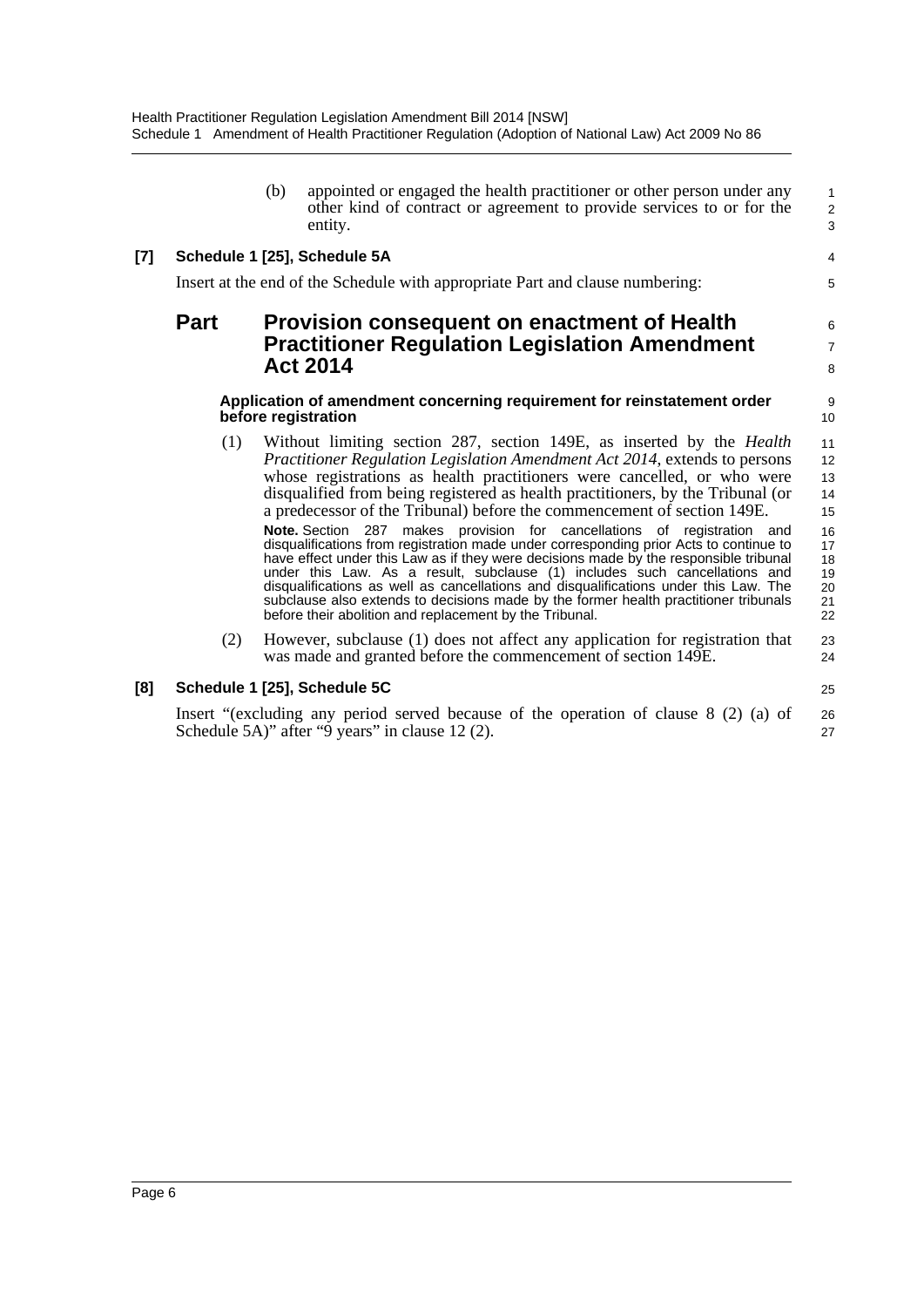<span id="page-10-0"></span>

| <b>Schedule 2</b><br><b>Amendment of other Acts</b> |                                                                                                                                                                                                |                            |                                                                                                                                                                                                                                                                                                                                                                                               |                                  |  |
|-----------------------------------------------------|------------------------------------------------------------------------------------------------------------------------------------------------------------------------------------------------|----------------------------|-----------------------------------------------------------------------------------------------------------------------------------------------------------------------------------------------------------------------------------------------------------------------------------------------------------------------------------------------------------------------------------------------|----------------------------------|--|
| 2.1                                                 | <b>Health Services Act 1997 No 154</b>                                                                                                                                                         |                            |                                                                                                                                                                                                                                                                                                                                                                                               |                                  |  |
|                                                     |                                                                                                                                                                                                | <b>Section 133C</b>        |                                                                                                                                                                                                                                                                                                                                                                                               | 3                                |  |
|                                                     |                                                                                                                                                                                                | Insert after section 133B: |                                                                                                                                                                                                                                                                                                                                                                                               |                                  |  |
|                                                     | 133C<br>Sharing or exchange of information about health practitioner appointments                                                                                                              |                            |                                                                                                                                                                                                                                                                                                                                                                                               | 5                                |  |
|                                                     | (1)<br>A public health organisation may share or exchange appointment information<br>about a health practitioner with a private health facility licensee if the public<br>health organisation: |                            |                                                                                                                                                                                                                                                                                                                                                                                               | 6<br>$\overline{7}$<br>8         |  |
|                                                     |                                                                                                                                                                                                |                            | reasonably believes that the health practitioner practises at the private<br>(a)<br>health facility, and                                                                                                                                                                                                                                                                                      | 9<br>10                          |  |
|                                                     |                                                                                                                                                                                                |                            | reasonably considers that the disclosure of that information to the<br>(b)<br>licensee is necessary because it raises serious concerns about the safety<br>of patients.                                                                                                                                                                                                                       | 11<br>12<br>13                   |  |
|                                                     |                                                                                                                                                                                                | (2)                        | Information is <i>appointment information</i> about a health practitioner for the<br>purposes of this section if:                                                                                                                                                                                                                                                                             | 14<br>15                         |  |
|                                                     |                                                                                                                                                                                                |                            | the health practitioner practises (or formerly practised) at a hospital or<br>(a)<br>health institution of the public health organisation (whether under a<br>service contract or otherwise), and                                                                                                                                                                                             | 16<br>17<br>18                   |  |
|                                                     |                                                                                                                                                                                                |                            | the information relates to the variation, suspension or termination by the<br>(b)<br>public health organisation of clinical privileges of the health<br>practitioner.                                                                                                                                                                                                                         | 19<br>20<br>21                   |  |
|                                                     |                                                                                                                                                                                                | (3)                        | Without limiting section 133B, the disclosure of appointment information<br>about a health practitioner by a public health organisation (or a person acting<br>at the direction of the organisation) to a private health facility licensee does<br>not, if the disclosure was made in good faith, subject the organisation or person<br>personally to any action, liability, claim or demand. | 22<br>23<br>24<br>25<br>26       |  |
|                                                     |                                                                                                                                                                                                | (4)                        | Nothing in this section limits the ability of public health organisations to share<br>or exchange appointment information about health practitioners with each<br>other or with the Health Secretary or Minister.                                                                                                                                                                             | 27<br>28<br>29                   |  |
|                                                     |                                                                                                                                                                                                | (5)                        | In this section:<br><i>clinical privileges</i> has the same meaning as it has in Part 4 of Chapter 8.<br>health practitioner has the same meaning as in the Health Practitioner<br>Regulation National Law (NSW).<br><i>private health facility licensee</i> means a licensee for a private health facility<br>under the <i>Private Health Facilities Act 2007</i> .                          | 30<br>31<br>32<br>33<br>34<br>35 |  |
| 2.2                                                 |                                                                                                                                                                                                |                            | <b>Private Health Facilities Act 2007 No 9</b>                                                                                                                                                                                                                                                                                                                                                | 36                               |  |
|                                                     | <b>Section 58A</b>                                                                                                                                                                             |                            |                                                                                                                                                                                                                                                                                                                                                                                               | 37                               |  |
|                                                     | Insert after section 58:                                                                                                                                                                       |                            |                                                                                                                                                                                                                                                                                                                                                                                               | 38                               |  |
|                                                     | 58A<br>Sharing or exchange of information about health practitioner appointments                                                                                                               |                            |                                                                                                                                                                                                                                                                                                                                                                                               | 39                               |  |
|                                                     |                                                                                                                                                                                                | (1)                        | A licensee may share or exchange appointment information about a health<br>practitioner with another licensee or a public health organisation if the<br>licensee:                                                                                                                                                                                                                             | 40<br>41<br>42                   |  |